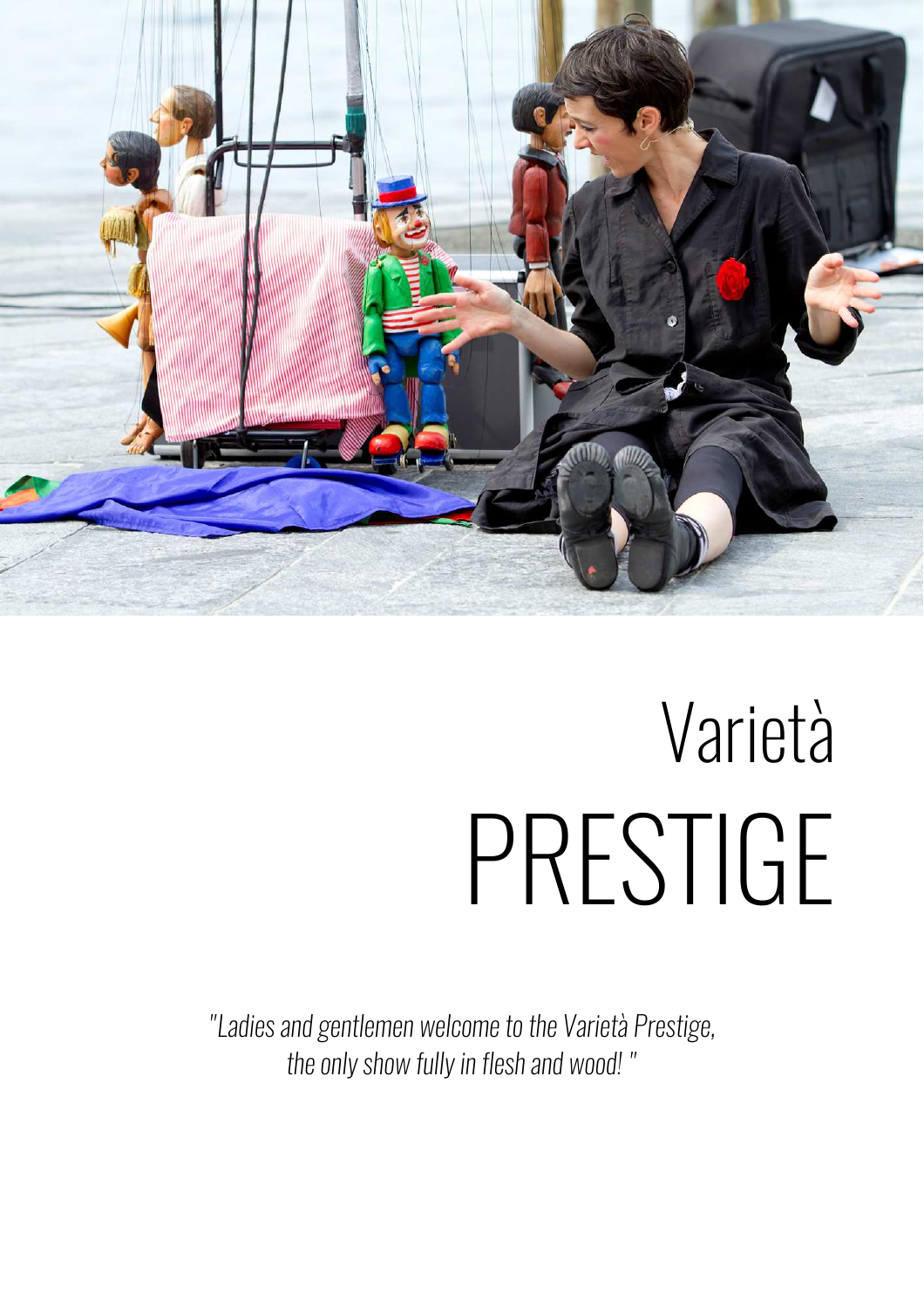Mizzie, a charming female clown in petticoat, will lead you in her own world made of retro fantasies, surreal manias and real dreams. Next to her, her wooden partners, innocent looking marionettes, but….who will be actually manipulating who? Who will actually be the protagonist of this performance?

Musicians, singers, dancers, clowns and other characters bring to life little paintings in a game of musical comments and jokes between the puppeteer, her string puppets and their audiences.

A tribute to the world of the cabaret of the early twentieth century… When people were seeking the charm and tasted the sweetness that the Cabaret could give, because as you know…

*"life is bitter when there is no sugar at the bottom"* 

## A play by and with Francesca Zoccarato **Direction Dadde Visconti String puppets Jan Ruzicka**

## PROMO https://vimeo.com/251298741 FULL VERSION https://www.youtube.com/watch?v=Y9KmH2dgx1o

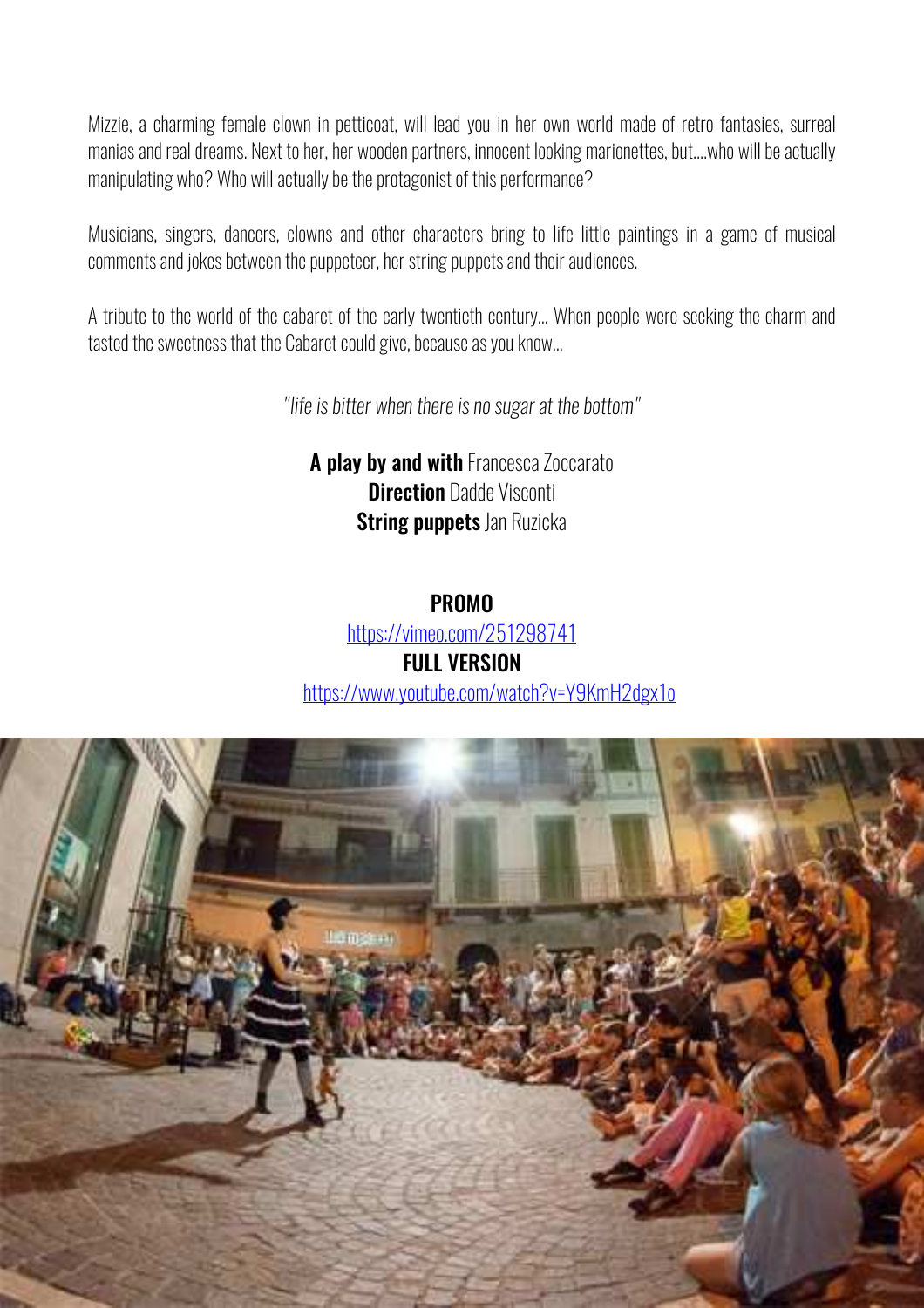All age groups Playtime: 30' street version | 60' theater version

#### Technical conditions-indoor:

Playtime 50 minuts Stage area 6x5m Stage 1m Maximum audience size: 300 people Set up 2h 30m Break down 1h

#### Technical conditions-outdoor:

Playtime 35 minuts Stage area 5x4m Set up 45m Break down 30m

> Silvia Limone contact@francescazoccarato.com Mob. 339 8201037 www.francescazoccarato.com

## TOUR (selection)

Festival degli artisti di strada, Ascona (CH); Tra Terra e Mare, Urban Theater International Festival; Mittelfest, Cividale del Friuli (UD), Castello dei Burattini-Teatro delle Briciole, Parma; Zona Franca, Parma; La luna nel pozzo, Caorle (VE); Le strade del teatro, Abbiatgrasso (MI); Figure di notte (TO); Festival Scene di Paglia Festival dei casoni e delle acque, PD; Santa Sofia busker Festival; Il paese dei Balocchi, Rosignano Marittima (PI); Arrivano dal Mare,! Cervia (RA),; Festival di Sarmede (TV); La Luna è Azzurrra, San Miniato (PI); Lonato in **festival**, Street art Theatre International Festival, Lonato del Garda (BS), **Animar**, Puppet Theatre International Festival, Teulada (CA), La Strada Festival, Brescia; Lunathica, Nole (TO), Le Arti della Marionetta, Ravenna (RA), Arrivano i Barbatangheri, Andalo (TN), Burattinarte, Alba; Immagini dell'Interno, Pinerolo (TO); Non solo pezzi di Legno!, Ceolini (PN); Peperoncino Festival, Diamante (CS); Figure di Notte, Puppet Theatre International Festival, Torino, Una città per gioco, Vimercate (MI); BAB Festival,(Benevento); BOF Burattini Opera Festival, Puppet Theatre Festival (Pesaro); Alpe Adria Puppet Festival, Puppet Theatre International Festival (Gorizia); Martesana in piazza, Street Art Festival (Monza, comuni limitrofi); Le arti della marionetta, Puppet Theatre International Festival (Ravenna) Caffeina, Festival of Culture (Viterbo); Festival Internazionale Burattini & Marionette, Colle Umberto (TV)...........